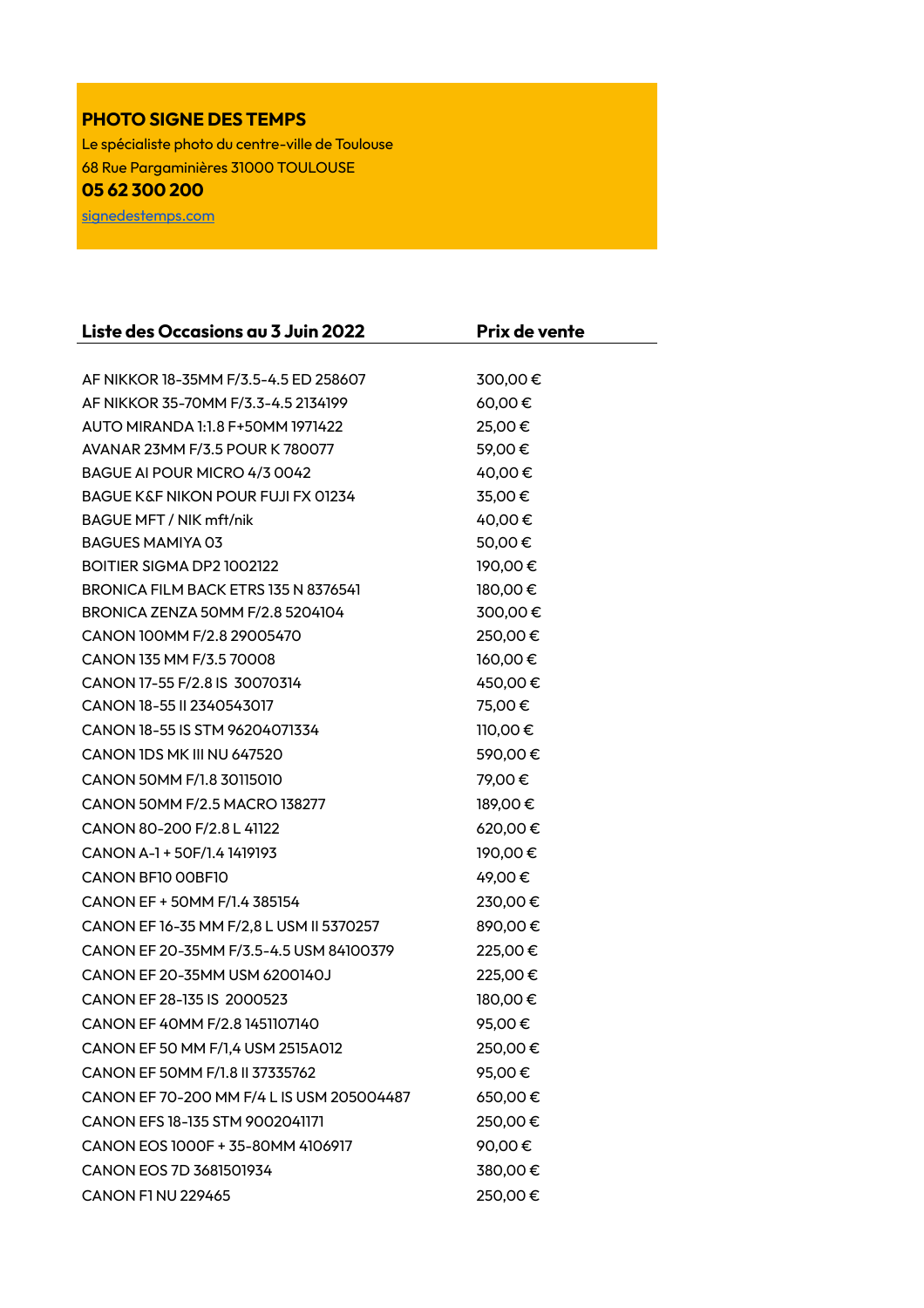| CANON FD 100MM F/2.8 45857                 | 120,00€ |
|--------------------------------------------|---------|
| CANON FD 100MM F/4 MACRO 39832             | 180,00€ |
| CANON FD 75-200 F/4.5 60022                | 59,00€  |
| CANON RF 24-105 F/4-7,1 IS STM 8812009222  | 350,00€ |
| CANON RINGLITE ML3 010409                  | 79,00€  |
| CANON T50 + 35-70 F/3.5-4.5 2559495        | 75,00€  |
| CANON T70+28-70 8427046                    | 115,00€ |
| CANON TS-E 90MM F/2.8 11404                | 590,00€ |
| CANON ZOOM EF 35-135MM F/4-5.6 2007124     | 100,00€ |
| CANON ZOOM EF-S 18-55MM II 1540561447      | 75,00€  |
| CANON ZOOM FD 100-200MM F/5.6 201098       | 49,00€  |
| CARL ZEISS JENA 135MM F/3.5 10286195       | 60,00€  |
| CARL ZEISS JENA 35MM F/2.4 10255670        | 140,00€ |
| CARL ZEISS JENA SONNAR 135MM F/3.5 20518   | 90,00€  |
| CASSARIT 100MM F/3.5 2357379               | 55,00€  |
| <b>CHAMBRE BOIS</b>                        | 300,00€ |
| <b>CHAMBRE ILKO</b>                        | 380,00€ |
| CHINON 135 MM F/3.5 690204                 | 30,00€  |
| CHINON CE-4 + 35MM F/2.8 176028            | 110,00€ |
| CHINONFLEX 28MM F2.8 + BAGUE EOS 701741    | 50,00€  |
| COMPACT 35HD 00035HD                       | 39,00€  |
| <b>CONTAX G1006854</b>                     | 700,00€ |
| COSINA 28-105MM F/2.8-3.8 MD 95104150      | 40,00€  |
| COSINA CS-2 + 50MM F/2 7944124             | 90,00€  |
| DOMIPLAN 50MM F/2.8 42MM + BAGUE 10313703  | 49,00€  |
| DOMIPLAN 50MM F/2.8 7614432                | 39,00€  |
| <b>DOS KIEV 9021822</b>                    | 70,00€  |
| <b>DOS KIEV 9021833</b>                    | 65,00€  |
| DYNAX 300SI +35-70 91509644                | 100,00€ |
| ENNALYT 240MM F/4.5 4074909                | 50,00€  |
| EXA + ZEISS TESSAR 50MM F/2.8 + ACC 251649 | 150,00€ |
| FLASH GODOX TT350 POUR NIKON 20j00051284   | 60,00€  |
| FLASH METZ 44 AF2 DIGITAL PR PENTAX 00000  | 100,00€ |
| <b>FLASH NIKONOS</b>                       | 95,00€  |
| FOCA ** 300541                             | 115,00€ |
| FOCA SPORT 042121S                         | 20,00€  |
| FUJI 15-45 F/3.5-5.6 OIS PZ 1CC15126       | 150,00€ |
| FUJI AX MULTI PROGRAM + 50MM F/1.6 5091852 | 110,00€ |
| <b>FUJI DL15 20940038</b>                  | 59,00€  |
| FUJI GRIP VPB XH1 AVEC CHARGEUR 8bq01035   | 100,00€ |
| FUJI X100T SILVER + ETUI CUIR 63000084     | 650,00€ |
| FUJICA 135MM DM F/2.8 169362               | 49,00€  |
| FUJICA GS645W PROFESSIONAL 6020188         | 600,00€ |
| FUJICA ST 60S + 55MM F/1.7 2021661         | 125,00€ |
| FUJICA ST705 + 55MM F/1.7 8061565          | 125,00€ |
| FUJICA STX-1 + 55MM F/1.2 2543252T         | 100,00€ |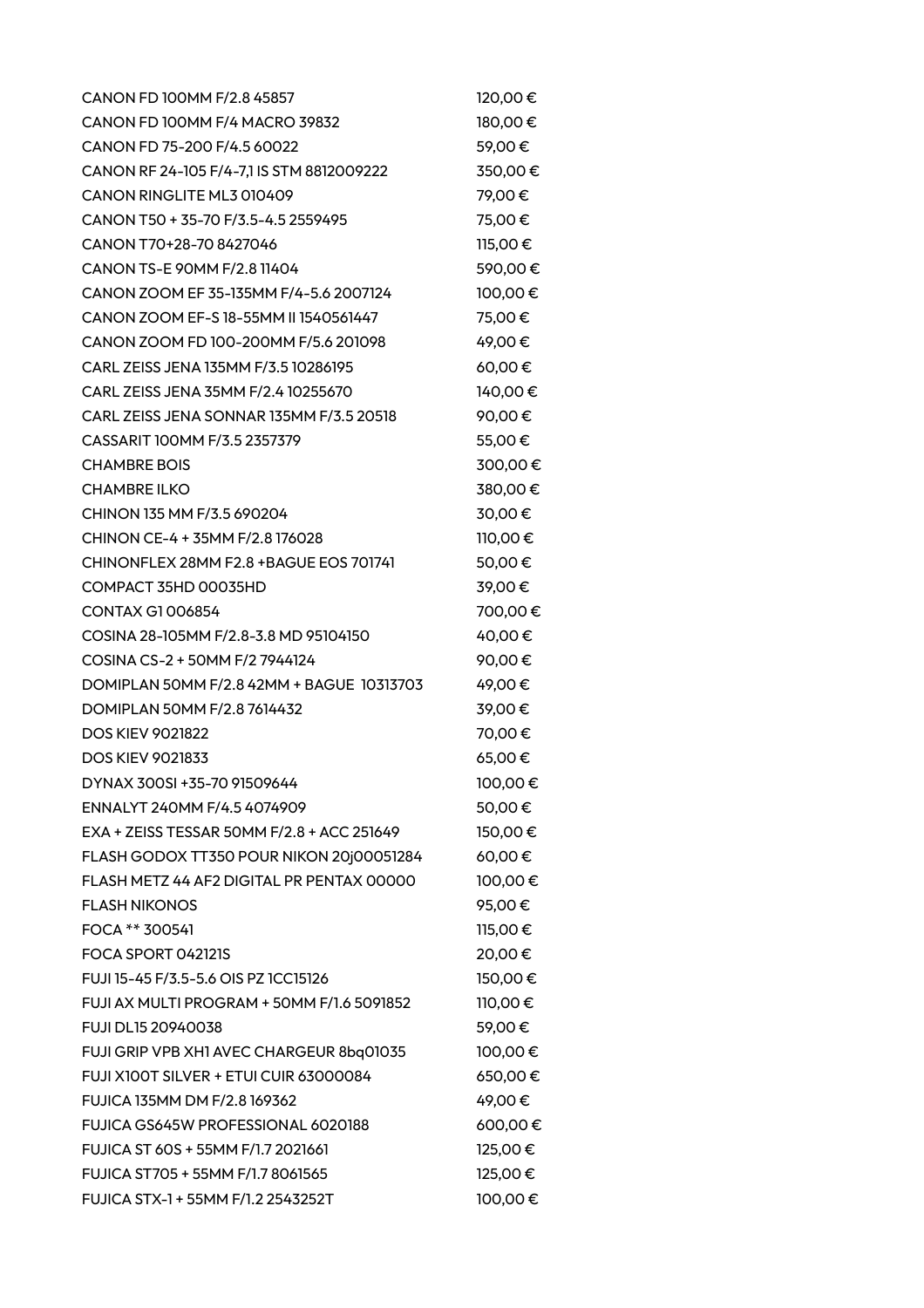| FUJIFILM DL-270 ZOOM 61127336              | 50,00€    |
|--------------------------------------------|-----------|
| FUJIFILM FINEPIX S 14 finepix s            | 20,00€    |
| <b>GLYPHOSCOPE</b>                         | 110,00€   |
| HANIMEX 135MM F/2.8 772004                 | 49,00€    |
| HANIMEX 28MM F/2.8 POUR KONICA 821739      | 59,00€    |
| HANIMEX 35 HF 0035HF                       | 49,00€    |
| HANIMEX MD 135MM F/2.8 768913              | 35,00€    |
| HANIMEX ZOOM 35-70MM F/2.8-3.8 700173      | 49,00€    |
| HASSELBLAD 500C/M + 80MM 171445            | 1800,00€  |
| HASSELBLAD DISTAGON 50MM F/4 6780806       | 570,00€   |
| HELIOS 44-2 58MM F/2 M42 7465531           | 69,00€    |
| HELIOS 44M 4 58MM F/2 86255162             | 59,00€    |
| HORIZONT 217205                            | 250,00€   |
| IFBAFLEX 1000DX + 55MM F/1.7 164905        | 100,00€   |
| KINAX FOLDING 6X9 F6921                    | 29,00€    |
| KONICA EFP-20 36MM 6198090                 | 39,00€    |
| KONICA EU-MINI 1948870                     | 49,00€    |
| KONICA HEXANON AR 24MM F/2.8 KONIC 6633809 | 150,00€   |
| LEICA ELMARIT 135MM F2.8 M 2038431         | 350,00€   |
| LEICA ELMARIT-M 21MM F/2.8 + VISEUR 326838 | 900,00€   |
| LEICA M TYP 240 4848218                    | 3 200,00€ |
| LEICA M TYPE 240 AVEC POIGNÉE 4823533      | 3500,00€  |
| LEICA R 135 MM F/2.8 2843305               | 220,00€   |
| LEICA R 90MM F/2.8 2013052                 | 320,00€   |
| LEICA R4 + 35-70MM F/3.5 R 1599428         | 500,00€   |
| LEICA R4 + 50MM F/1.4 1574080              | 1400,00€  |
| LEICA R4 + 50MM F/2 1609590                | 700,00€   |
| <b>LEICA R9 2924820</b>                    | 1700,00€  |
| LEICA SUMMILUX 75 MM F/1.4 3224034         | 3500,00€  |
| LEICA SUPER ELMAR R 15MM F3.5 3217197      | 1300,00€  |
| LEICA TELYT R 280MM F/2.8 MULT X1.4 328070 | 2600,00€  |
| LEICA TRÉPIED DE TABLE LEITZ 14100 TRIPOD  | 95,00€    |
| LEICA X2 AVEC ETUI 4327984                 | 600,00€   |
| LEICA-METER MR 53373                       | 120,00€   |
| LEICAFLEX + 50MM F/1.2 1171624             | 400,00€   |
| LIGHT BOX 40                               | 40,00€    |
| LOT DE REVUES CAMERA 28                    | 200,00€   |
| MACRO-ELMARIT-R 60MM F/2.8 3014384         | 600,00€   |
| MAGNON 28MM F/2.8 M42 119012               | 49,00€    |
| MAKINON 200 F3.3 CANON FD 791487           | 45,00€    |
| MAKINON 28MM F/2.8 CANON FD 845229         | 49,00€    |
| MAKINON 28MM F/2.8 POUR MD 7655878         | 50,00€    |
| <b>MAMIYA C220 B70486</b>                  | 450,00€   |
| MAMIYA RZ67+65+110+180+PRISME h130665      | 2 350,00€ |
| MAMIYA SEKOR M645 45MM F/2.8 10978         | 300,00€   |
| MAMIYA-SEKOR 55MM F/2.8 10853              | 220,00€   |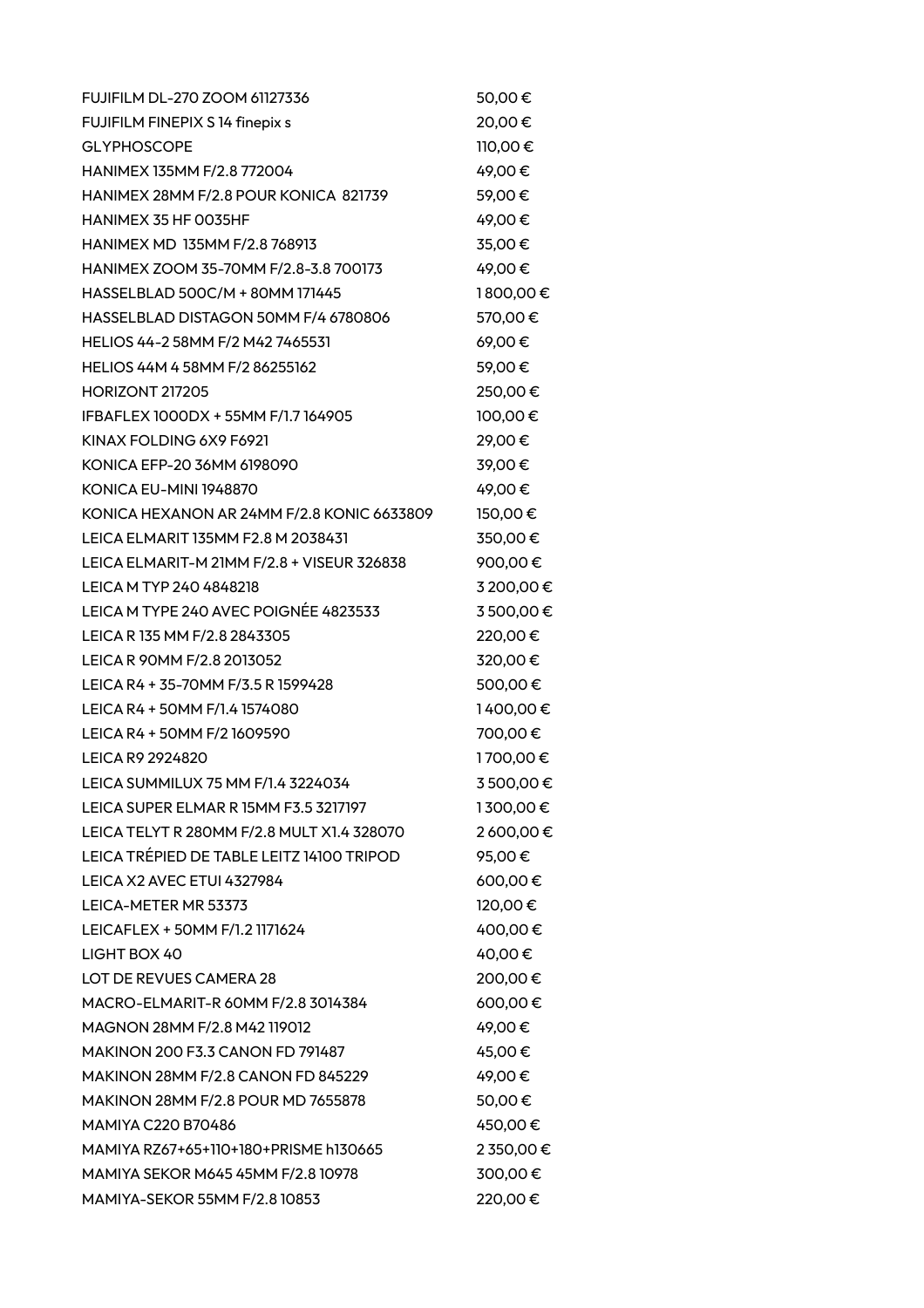MAMIYA/SEKOR SX 50MM F/2 M42 143912 49.00 € MC ZENITAR-M2,8/16 FISH-EYE EF 050802 120,00 € MINI EXTERNAL VIEWFINDER GV-2 lpn he 110,00 € MINOLTA MC 300 F/4.5 3524668 55,00 € MINOLTA 35-70 AF F/4 1015113 40,00 € MINOLTA 50 F/3.5 MACRO 2216915 120,00 € MINOLTA 75-300 AF MONT A 17201145 70,00 € MINOLTA A 70-210MM F/3.5-4.5 17313354 49.00 € MINOLTA AF ZOOM 24-85MM F/3.5-4.5 20710858 90,00 € MINOLTA AF50 40014120 49.00 € MINOLTA DYNAX 3L + ZOOM 28-105MM 33315845 90,00 € MINOLTA DYNAX 500SI + 28-105MM 94909679 120.00 € MINOLTA DYNAX 7XI + ZOOM 28-80MM 22125783 90,00 € MINOLTA MD 50MM F/2 1236499 47,00 € MINOLTA MD 70-210MM F/4 1036905 90.00 € MINOLTA RIVA 28-70MM 32613599 69,00  $\epsilon$ MINOLTA SRT 101 +50 MM 2072795 100,00 € MINOLTA SRT101 + 58MM F/1.4 1772541 190,00 € MINOLTA X700 +35-105 1571039 140,00 € MINOLTA ZOOM PICO 98370914  $59.00 \in$ NIKKOR 24MM F2 204713 250,00 € NIKKOR 28-85MM F/3.5-4.5 253720 90,00 € NIKKOR 50MM F/1.8 4086137 90,00 € NIKKORMAT FF +36-72 4698713 90,00 € NIKKORMAT FT NU 3946438 100,00  $\epsilon$ NIKKORMAT NU SANS CELLULE 4450698 70.00 € NIKON 135MM F/2.8 391311 150,00 € NIKON 24 MM AF-D LEGER CH233355 200.00  $\epsilon$ NIKON 24-120 MM F/3.5-5.6 331320 350,00 € NIKON 28-105 F/3.5-4.5 AFD 391336 220,00 € NIKON 28MM F/2.8 600842 135,00 € NIKON 35 MM F2.8 NIKKOR PC 182439 330,00 € NIKON 35-135 MM F/3.5-4.5 AF 323763 120.00 € NIKON 35-70 F/3.5 946549 95,00 € NIKON 70-210F/4 SERIE E 2069814 79,00 € NIKON AF 200 5289920 69,00 € NIKON AF 35MM F/2 211876 190,00 € NIKON AF 70-210MM F/4-5.6 2267420 70,00 € NIKON AF240SV 5320796 39,00 € NIKON D700 + ACCESSOIRES 2211747 450,00 € NIKON E 100MM F/2.8 1806677 120,00 € NIKON F301 +50MM F/1.8 3353237 145,00 € NIKON F55 28-80 2310269 150,00 € NIKON F65 2666885 50,00 € NIKON F80 +28-80 2670685 150,00 € NIKON FLASH SB600 2134716 100,00 €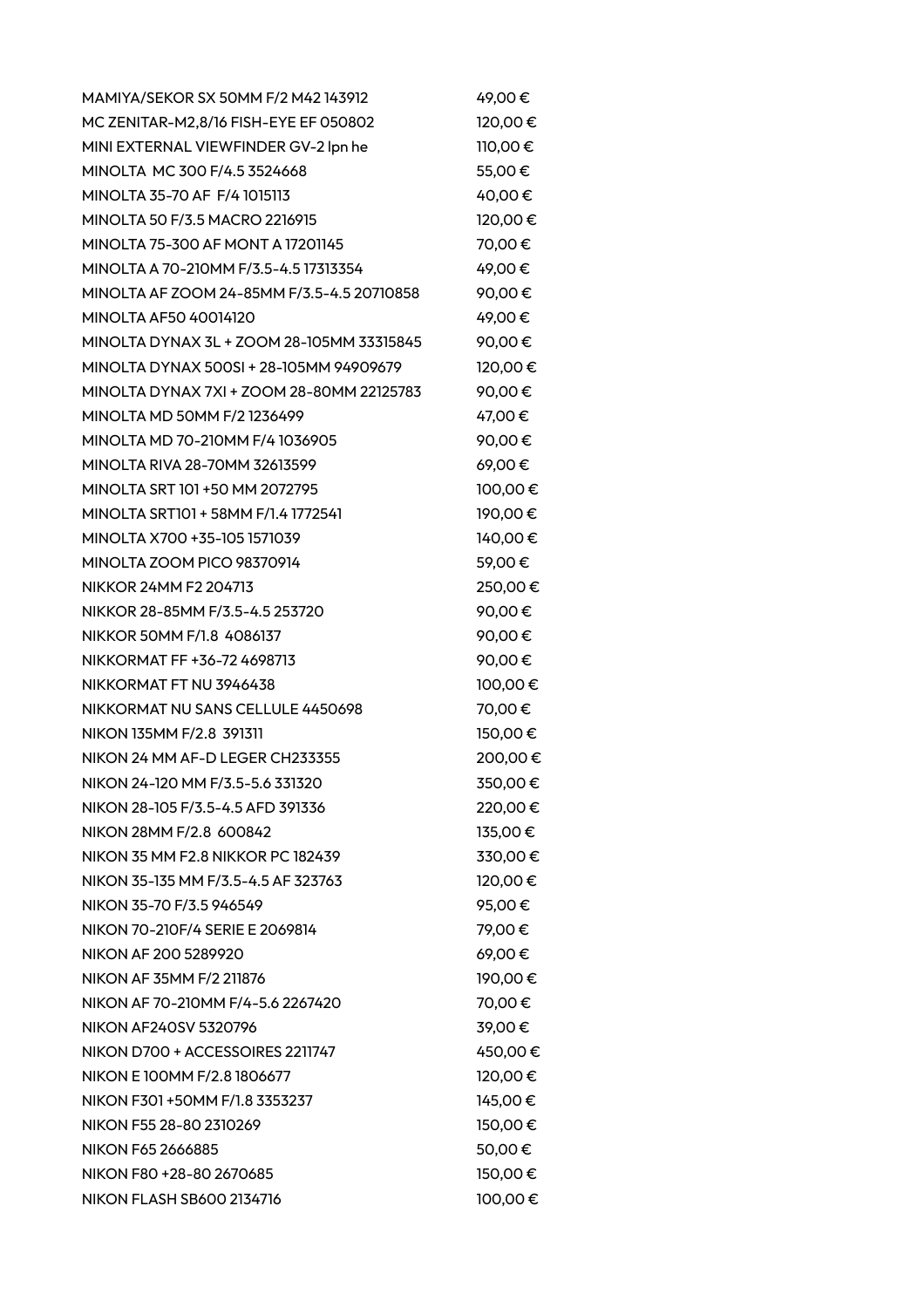NIKON FT2 + 50MM F/2 5281283 200,00 € NIKON MICRO NIKKOR 55MM F/3.5 806614 100,00 € NIKON MULTIPLICATEUR TC200 238483 45,00 € NIKON SERIES E 28MM F/2.8 1993070 120,00 € NIKON VISEUR DW-3 F3 DW-3001 150,00  $\epsilon$ NIKONOS II + 35MM F/2.5 989100 200,00 € OBJECTIF AGRANDISSEUR 75MM F/3.5 0000025 45,00 € OBJECTIF PENTAX 135 2.8 MITAKON 000338 160,00 € OBJECTIF PENTAX 35 F2 MITAKON 00866 150,00  $\epsilon$ OLYMPUS AZ-300 SUPER ZOOM 17777777 39,00 € OLYMPUS AZ330 1105969  $59,00 \in$ OLYMPUS IS-300 5002473 69,00 € OLYMPUS OM 100MM F/2.8 140,00  $\epsilon$ OLYMPUS OM 24 MM F/2.8 148332 90,00 € OLYMPUS OM 55MM F/1.2 139770 350,00 € OLYMPUS OM-D EM1 MK2 NU BHUA37078  $750,00 \in$ PANAGOR 135 MM F/2.8 POUR MD 496562 49,00 € PANORAMA WIDE PIC PWP01 39,00 € PENTACON 135MM F/2.8 M42 1093478 49,00 € PENTACON 50MM F/1.8 M42 7115989 49.00 € PENTACON AUTO 135MM F2.8 MC 4312606 70,00 € PENTACON SIX TL + 80MM F/2.8 + 50MM 53191 450,00 € PENTAX 18-270 DA F3.5-6.3 ED SDM 9407984 390,00 € PENTAX 35-135 F/3.5-4.5 SMC 1371367 49,00 € PENTAX DA 10-17 F/3.5-4.5 ED IF 4124499 220,00 € PENTAX DA 15MM ED AL F/4 9331364 225,00 € PENTAX DA 16-45 MM 5881245 160,00 € PENTAX DA 16-85 MM F/3,5-5,6 ED WR 4371443 290,00 € PENTAX DA 21 MM AL F/3.2 LIMITED 0017218 225,00 € PENTAX DA 35 F/2.4 4239255 80,00 € PENTAX DA 35 MM F/2,4 AL 4588652 189,00 € PENTAX DA 40XS F/2.8 5036756 100,00 € PENTAX DA 50-200 5360270 90.00 € PENTAX DAL 50-200 MM F/4-5,6 ED 5082890 90,00 € PENTAX FA 28-70MM F4 4894563 90.00 € PENTAX FA 28-80 MM 6309237 45,00 € PENTAX FA 31 MM F/1,8 AL LIMITED 0021818 790,00 € PENTAX FA 645 45-85MM F/4.5 4134867 750.00 € PENTAX FA 77 F/1,8 LIMITED 0030061 530,00 € PENTAX FLASH AF201FG 7008063<br>90,00 € PENTAX HD DA 55-300 4369038 190,00 € PENTAX HD-DA 15MM F/4EDAL LIMITED 9584923 300,00 € PENTAX K-M + 18-55MM AL 3195949 120,00 € PENTAX K1000 7891742 50,00 € PENTAX MZ-50 + 35-80MM 9009872 90,00 € PENTAX P30+50MM F1.7 5567092 135,00 €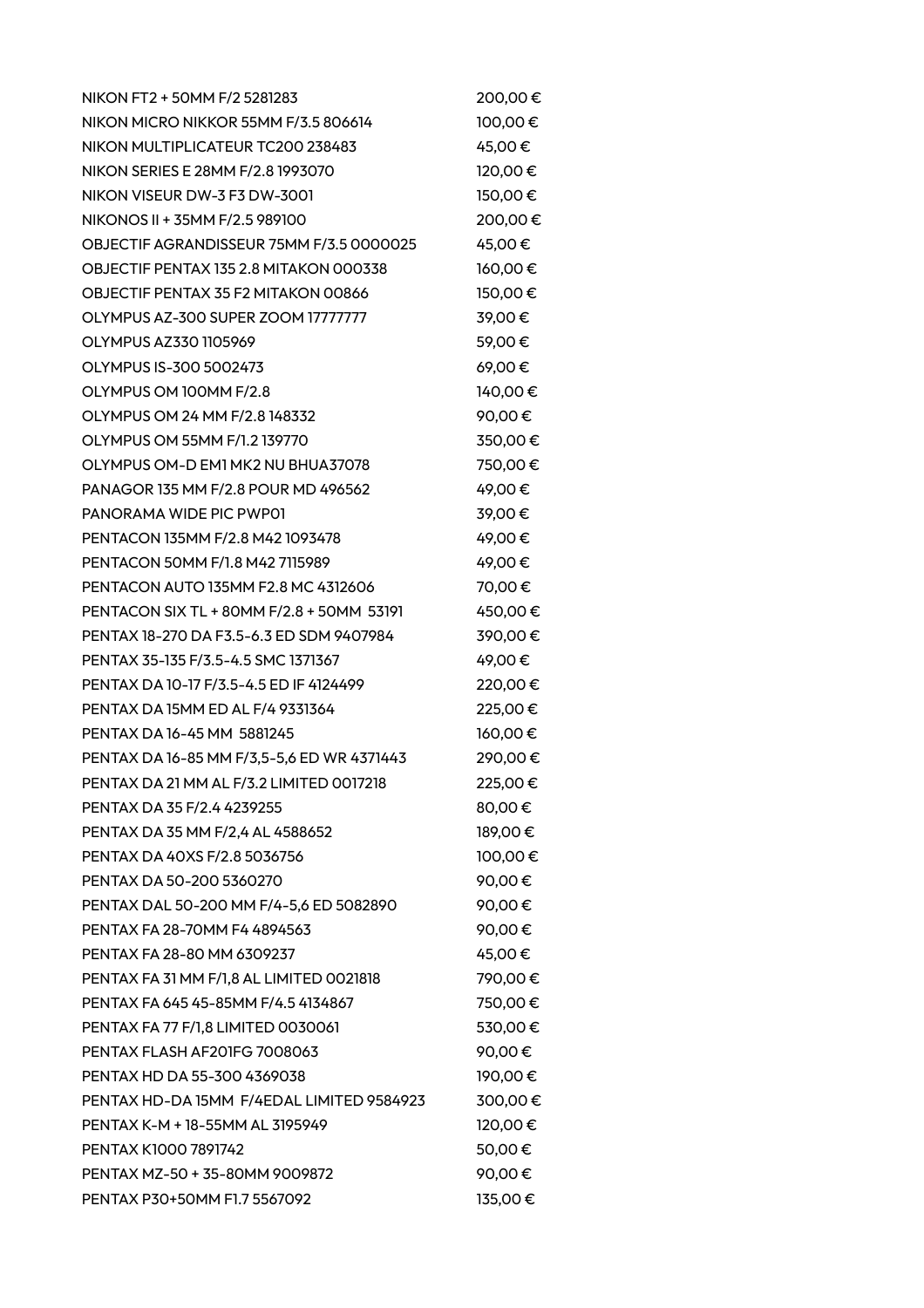| PENTAX PC-606W 3645423                    | 49,00€   |
|-------------------------------------------|----------|
| PENTAX SMC 135MM F/3.5 5364441            | 49,00€   |
| PENTAX SMC 67 75MM F/2.8 AL 8801892       | 2000,00€ |
| PENTAX SMC 67 MACRO 135MM F/4 8552210     | 200,00€  |
| PENTAX SMC DA 14MM F/2.8 5822174          | 350,00€  |
| PENTAX SUPER A NU 1431808                 | 50,00€   |
| <b>PENTAX SV 851684</b>                   | 50,00€   |
| PENTAX ZOOM 105R 3015313                  | 69,00€   |
| PENTAX-DA 55-300MM ED F/4-5.8 4241477     | 150,00€  |
| PENTAX-M ZOOM 75-150MM F/4 PK 8110151     | 49,00€   |
| PLANAR T 35MM F/2 CONTAX G 8035400        | 640,00€  |
| POIGNEE FUJI XT 00020                     | 30,00€   |
| POIGNEE SONY 000003                       | 44,00€   |
| POLAR 80-200 F/4.5 POUR YASHICA 907304    | 29,00€   |
| POLAROID SUPER COLOR polasuperco          | 20,00€   |
| POLAROID SX670 SONAR F82AP                | 150,00€  |
| PRAKTICA MTL 5 + 50MM F/1.8 365489        | 100,00€  |
| <b>PRAKTICA SUPER TL3 357724</b>          | 45,00€   |
| PRIMAFLEX 200 MM F3.3 K 810179            | 49,00€   |
| REVUENON 607671                           | 79,00€   |
| RICOH GR 2149103960                       | 1000,00€ |
| <b>RICOH GRII 14107887</b>                | 380,00€  |
| RICOH LX-33W 228575                       | 69,00€   |
| ROLLEI 135 F/4 8010174                    | 90,00€   |
| ROLLEI-HFT 35MM F/2.8 1806220             | 120,00€  |
| ROLLEIFLEX AUTOMAT MODEL 3 1090485        | 639,00€  |
| ROLLEIFLEX T MODEL 2 2180357              | 739,00€  |
| ROLLEIFLEX T3.5 + VISEUR 3824732          | 700,00€  |
| ROLLEIFLEX XENOTAR F/2.8 1616732          | 890,00€  |
| ROLLEIKIN 0000002                         | 40,00€   |
| ROTULE MANFROTTO 303 PLUS 1406261         | 195,00€  |
| ROTULE VIDEO SLIK 22222                   | 40,00€   |
| SABOT NEX 000021                          | 25,00€   |
| SAKAR TELE CONVERTER MC 2X CANON AF sakar | 50,00€   |
| SAMSUNG 60 MM F2.8 MACRO ca0002ca         | 190,00€  |
| SAMYANG 75MM F/1.8 POUR SONY E 13942      | 200,00€  |
| SCHNEIDER ANGULON 65 MM 3008622           | 190,00€  |
| SCHNEIDER TELE-ARTON 240MM F/5.6 8761596  | 150,00€  |
| SCHNEIDER XENOTAR 80MM F/2.8 7814555      | 250,00€  |
| SIGMA 10-20 F/4-5.6 POUR SONY A 2086071   | 170,00€  |
| SIGMA 18-35MM F3.5-4.5 CONTAX 1001772     | 75,00€   |
| SIGMA 180MM F/3.5 EX NIKON 1010185        | 300,00€  |
| SIGMA 24MM F/1.8 EX DG NIKON AF 1006361   | 280,00€  |
| SIGMA 28-105 F/2.8-4 MONT A 1079010       | 60,00€   |
| SIGMA 28-80 F3.5-5.6 MONT A 3183329       | 50,00€   |
| SIGMA 500MM F/8 MIROIR 77061              | 110,00€  |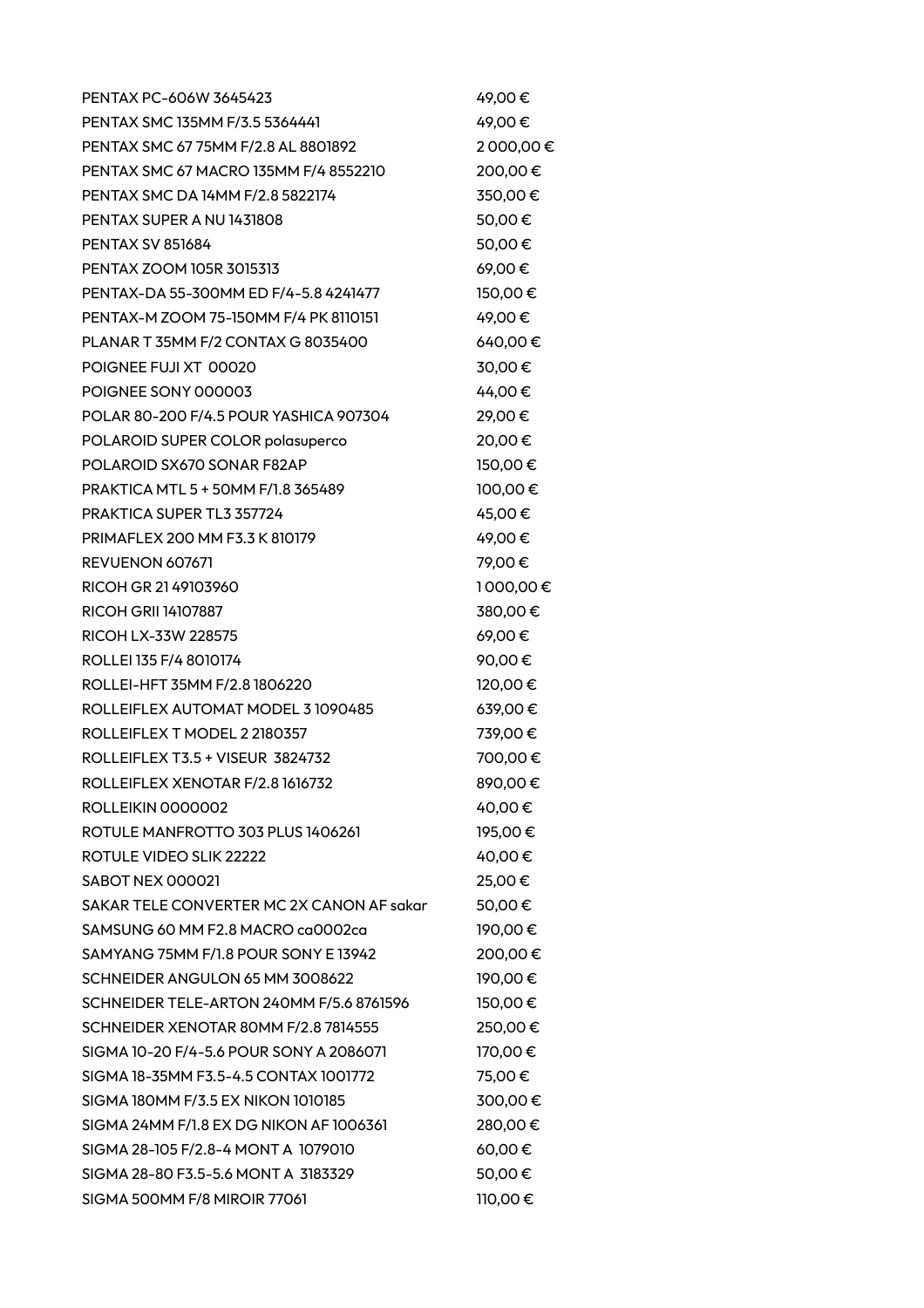SIGMA 55-200 F4-5.6 DC 2118316 90.00 € SIGMA 70-300 F/4- 5.6 POUR CANON 1121822 80,00 € SIGMA 70-300 F/4-5.6 APO DG PENTAX 4192962 90,00 € SIGMA 70-300 F/4-5.6 APO PR NIKON 3064683 90,00 € SIGMA 70-300DG 4-5.6 POUR NIKON 15293493 90,00 € SIGMA 70-300MM F/4-5.6 APO EF 1021282 95,00 € SIGMA 8 MM F4 PKA 1000533 260,00 € SIGMA AF 24 MM F2.8 KA 7002246 135.00 € SIGMA DC 10-20 MM F/4-5,6 EX HSM 13636193 260,00 € SIGMA EX 30MM F/1.4 1014275 290.00 € SIGMA EX ZOOM 50-150MM F/2.8 II 1008110 450,00 € SIGMA ZOOM 17-50MM F/2.8 14627867 220.00 € SIGMA ZOOM 18-35MM AF D NIKON 1015716 149,00  $\epsilon$ SIGMA ZOOM 70-210 F/4-5.6 PENTAX KA 103378 70,00 € SIGMA ZOOM 70-300MM AFD APO MACRO 1027580 90.00 € SIGMA ZOOM DC 55-200MM AF CANON EF 2119036 60,00  $\epsilon$ SONNAR T 90MM F/2.8 CONTAX G 7929015 300,00 € SONY 18-250 F/3.5-6.3 MONT A 1840080 190,00 € SONY 24-70 F/2.8 ZA SSM MONT A 1838936 1220,00 € SONY 50MM F/1.4 MONT A 0416116 180,00  $\epsilon$ SONY 70-400 F/4-5.6 G SSM MONT A 1800876 1300,00 € SONY ALPH 65 + SIGMA 28-70F/2.8 0680048 200,00 € SONY ALPHA 7II +24-105 F/4 3833467 1400,00 € SONY ALPHA 99 AVEC GRIP 5107681 650,00  $\epsilon$ SONY E 16-50MM F/3.5-5.6 5722588B 60,00 € SONY FE 16-35 MM F/2,8 GM 1828021 1600,00 € SONY FE 85 MM F/1,4 GM 1813526 1 190,00 € SONY FLASH HVL F36AM 2068268  $50.00 \in$ SONY ZOOM 16-50MM F3.5-5.6 E 858066 60,00 € SUPER TAKUMAR 135MM F/2.5 M42 6407556 180,00 € SUPER TAKUMAR 55MM F/1.8 M42 1078247 59,00 € TAKUMAR 28MM F/3.5 5671254 70,00 € TAMRON 17-35MM F/2.8-4 DI OSD 000582 390,00 € TAMRON 18\*200 MM AF PKA 036896 100,00 € TAMRON 200MM F3.5 AIS 22185 65.00  $\epsilon$ TAMRON 24MM F2.5 CANON EOS 8115690 80,00  $\epsilon$ TAMRON 28MM F/2.8 POUR OLYMPUS 8022063 59.00  $\epsilon$ TAMRON 35-135 MM F/3.5-4.2 MONT K 394336 45,00 € TAMRON 35-80 FD 7931636 25,00 € TAMRON 70-210 F/4 DI VC 004610 390,00 € TAMRON ADAPTAL 200MM F/3.5 431707 60,00  $\epsilon$ TAMRON ZOOM 80-210MM F/4.5-5.6 170748 70,00 € TAMRON ZOOM AF 28-75MM F/2.8 630480 220,00 € TELEPLUS 2X KAX MC7 POUR PENTAX 000010 50,00 € TOKINA 28-200 POUR MD 8815108 49,00 € TOKINA 500MM F/8 POUR NIKON 8305714 75,00  $\epsilon$